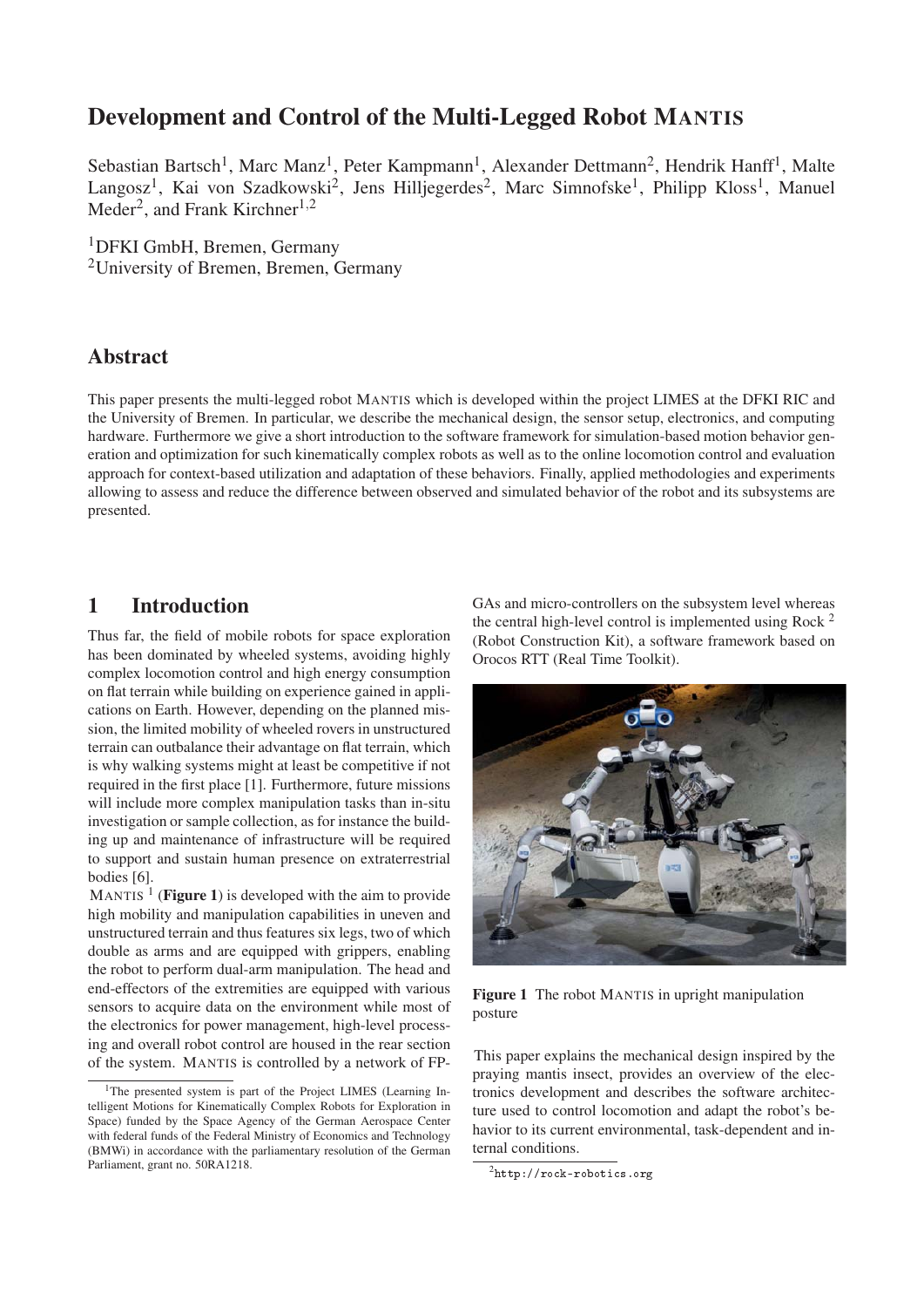### 2 Mechanical Design

MANTIS is designed following the main idea to create a robot which is able to walk statically stable while manipulating with two arms based on the concept presented in [11]. Although statically stable walking is possible on two extremities, walking on four extremities while maintaining ground contact with at least three of them provides higher stability, which is particularly useful when additional forces arise during manipulation. A system like MANTIS is well-suited for applications requiring high manipulation payloads during locomotion, e.g., clearing disaster sites or setting up infrastructure in a planetary exploration setting.

MANTIS possesses six extremities for locomotion, each having six active degrees of freedom (DOF). In addition, MANTIS is able to erect its body and free the two foremost extremities to use them as arms, both featuring threefingered hands for dual arm manipulation and a bracket to walk on it. The main electronic compartment is located in the the rearmost body segment, the abdomen, providing a counterweight for the upper body and thus shifting the center of mass towards the frame articulation. This feature facilitates switching between the locomotion and manipulation postures. In the former, the actuated frame articulation allows the shifting of the center of mass along the robot's longitudinal axis if both linear actuators extend or retract simultaneously, while in the latter two types of movement are possible: simultaneous movement of the actuators leads to an alteration of the robots height, contrary movement allows the robot to lean to the left or right.

The sensor head is actuated by three joints and contains a stereo camera system as well as an inertia measurement unit and a lidar sensor. The first joint is used to compensate the torso's pitch, simplifying control algorithms and allowing intuitive teleoperation of the system. Altogether, MANTIS has 61 active DOF used to control the movements of its body. The system with an overall weight of 109 kg is able to carry 40 kg of payload (see Table 1).

|  |  | <b>Table 1</b> MANTIS specification |
|--|--|-------------------------------------|
|--|--|-------------------------------------|

| Attribute                          | Value                               | Unit |
|------------------------------------|-------------------------------------|------|
| <b>Mass</b>                        | 109                                 | kg   |
| Payload Capacity                   | 40                                  | kg   |
| Dimensions $[1 \times b \times h]$ | approx. 1,4 x 1,8 x 1,8             | m    |
| (Manipulation)                     |                                     |      |
| Dimensions $[1 \times b \times h]$ | approx. $2,2 \times 1,8 \times 0,8$ | m    |
| (Locomotion)                       |                                     |      |
| Number of DOF                      | 61                                  |      |
| <b>Operating Voltage</b>           | 48                                  |      |
| <b>Quiescent Current</b>           | 2.6                                 |      |
|                                    |                                     |      |

The structure is realized using cast aluminum parts and plastic tubes reinforced with carbon fibre. The structure of the abdomen and the lower arm of the manipulation extremities are realized with sheet metal to simplify upgrading individual parts such as computers and FPGA boards.

#### 2.1 Arm Extremities

The arm extremities are used for both locomotion and manipulation (Figure 2). This is why each arm is equipped with a three finger gripper to manipulate objects and a covering bracket to walk on. Each finger has two DOF and is mounted on a force-torque (FT) sensor to enable forcecontrolled grasping. The outer two fingers can be rotated up to 180◦ around the palm. Furthermore, the whole gripper and the walking bracket are mounted on an FT sensor. The grasping surfaces of the finger phalanges are equipped with fiber-optic tactile sensors to allow a calculation of the pressure distribution. The gripper is designed as an integral part of the forearm, all actuators to drive the tendons for the finger actuation are located within it.



Figure 2 The arm in sectional view.

#### 2.2 Leg Extremities

The leg extremities used for locomotion are designed to be collapsible to reduce the required stowage space. The leg has three DOF near the proximal mounting flange, one knee like DOF in the middle and two DOF in the distal ankle part (Figure 3).



Figure 3 The leg in sectional view.

The lower leg consist of an active and a passive adaptive part. The active part is used to align the foot while the passive part is used for dealing with uneven terrain. The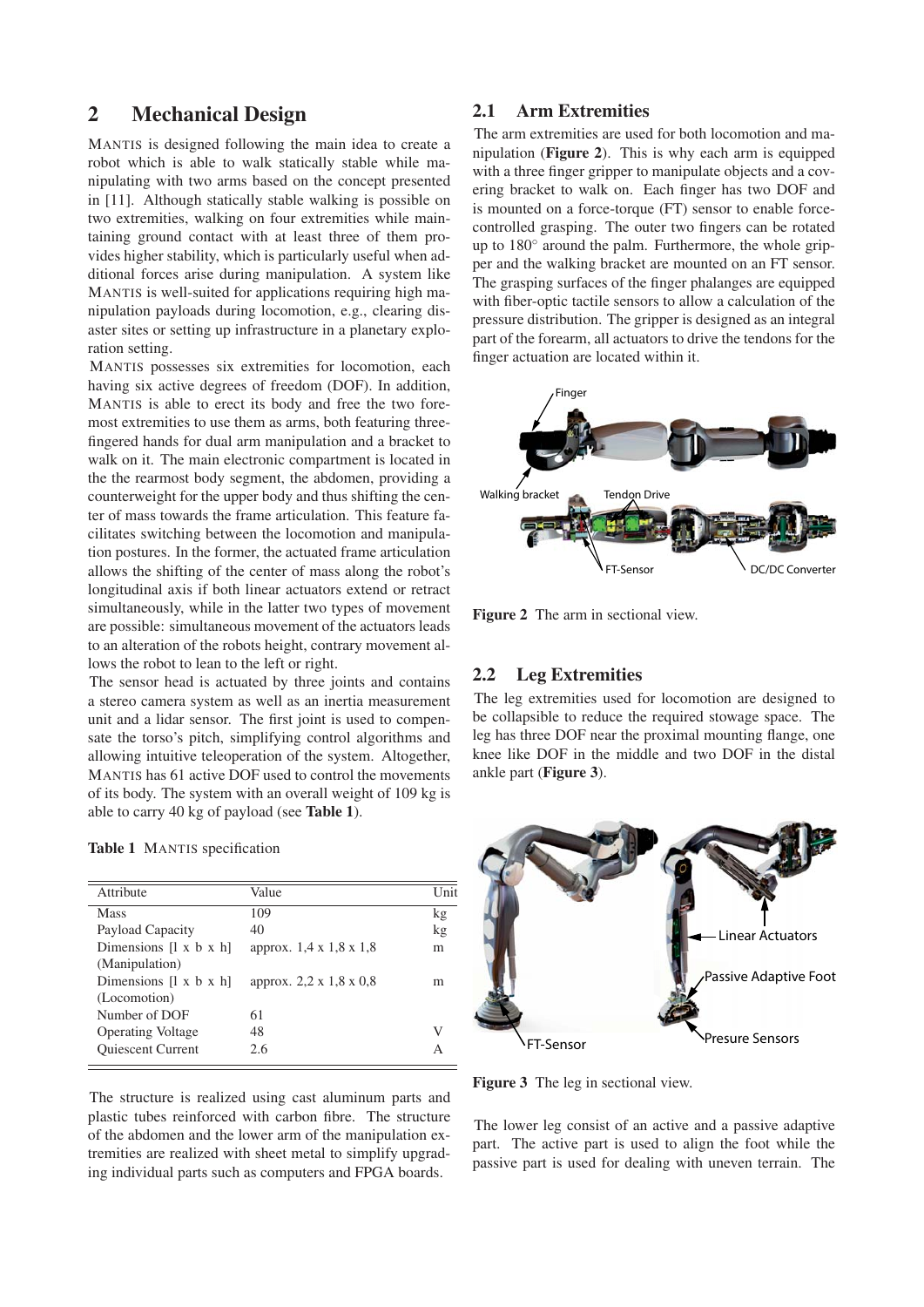adaptive characteristics are obtained with two hemispheres, the lower sliding on and being guided by the upper. The resulting center of rotation is below the ground so that this configuration is inherently stable.

#### 2.3 Actuators

MANTIS has 61 actuators to move the body, consisting of six types of rotation actuators, three types of linear actuators, one tendon drive and one servo to tilt the lidar sensor (Figure 4 and Table 2).



Figure 4 Actuated DOF of MANTIS, including both rotational (red) and linear (green) actuators, with arrows indicating motion axes.

Table 2 MANTIS actuator specifications

Lin. Typ 3

| <b>Rotational Actuators</b>                                                            |                                       |                                                   |                                                                                                   |                                  |                                            |  |  |
|----------------------------------------------------------------------------------------|---------------------------------------|---------------------------------------------------|---------------------------------------------------------------------------------------------------|----------------------------------|--------------------------------------------|--|--|
| Actuator<br>Type                                                                       | Nominal<br>Torqe<br>[Nm]              | Nominal<br>Speed<br>[ <i>rpm</i> ]                | Motortyp                                                                                          | Nominal<br>Voltage<br>[V]        | Nominal<br>Current<br>[mA]                 |  |  |
| Rot. Type 1<br>Rot. Type 2<br>Rot. Type 3<br>Rot. Type 4<br>Rot. Type 5<br>Rot. Type 6 | 2,5<br>6,7<br>36,8<br>54<br>92<br>176 | 29,4<br>32,9<br>43,75<br>21,87<br>21.87<br>13,125 | EC 32 flat<br>$EC$ 45 flat<br>$ILM$ 50 $x14$<br><b>ILM 50x14</b><br>ILM 70x10<br><b>ILM 70x18</b> | 24<br>36<br>48<br>48<br>48<br>48 | 500<br>849<br>3500<br>3500<br>7000<br>7000 |  |  |
| <b>Linear Actuators</b>                                                                |                                       |                                                   |                                                                                                   |                                  |                                            |  |  |
| Actuator<br>Typ                                                                        | Nominal<br>Force<br>[N]               | Nominal<br>Speed<br>$\lceil$ mm/s $\rceil$        | Motortyp                                                                                          | Nominal<br>Voltage<br>[V]        | Nominal<br>Current<br>[mA]                 |  |  |
| Lin. Typ 1<br>Lin. Typ 2                                                               | 804<br>710                            | 81<br>5                                           | EC 45 flat<br>$EC$ -max 30                                                                        | 24<br>36                         | 3210<br>970                                |  |  |

Each rotational and linear actuator is equipped with a stack

710 5 EC-max 30 36 970<br>1400 147 ILM70x18 48 7000

of three PCBs which consist of a power module with motor driver, a logic board equipped with an FPGA and a connector board. All motors are commutated brushlessly and powered with direct current (BLDC). Most motors are equipped with magnetic off-axis absolute position encoders (working according to the nonius principle) which are capable to emulate both hall sensor signals for motor commutation as well as quadrature encoder signals for speed estimation. Identical magnetic absolute encoders are used to measure the rotational position of the output shaft of every DOF. The rotational actuators (Typ 3-6) provide a hollow shaft to feed through power and communication wires. The rotational actuators are depicted true to scale in Figure 5.



Figure 5 The rotational actuator types.

The smallest drive units are realized with external rotor motors in order to achieve the highest possible number of pole pairs and a large air gap diameter for a higher torque. The external rotor motors provide better torque density for this range of motors [14].

## 3 Electronic Design

Over the last several years in robot development, the topology of the hardware architecture changed from centralistic approaches to networks of heterogeneous processing units, an approach that has several advantages. It builds the foundation towards robustness against hardware failures, leads to increased signal quality due to analog-to-digital conversion right at the signal acquisition, and enables balancing of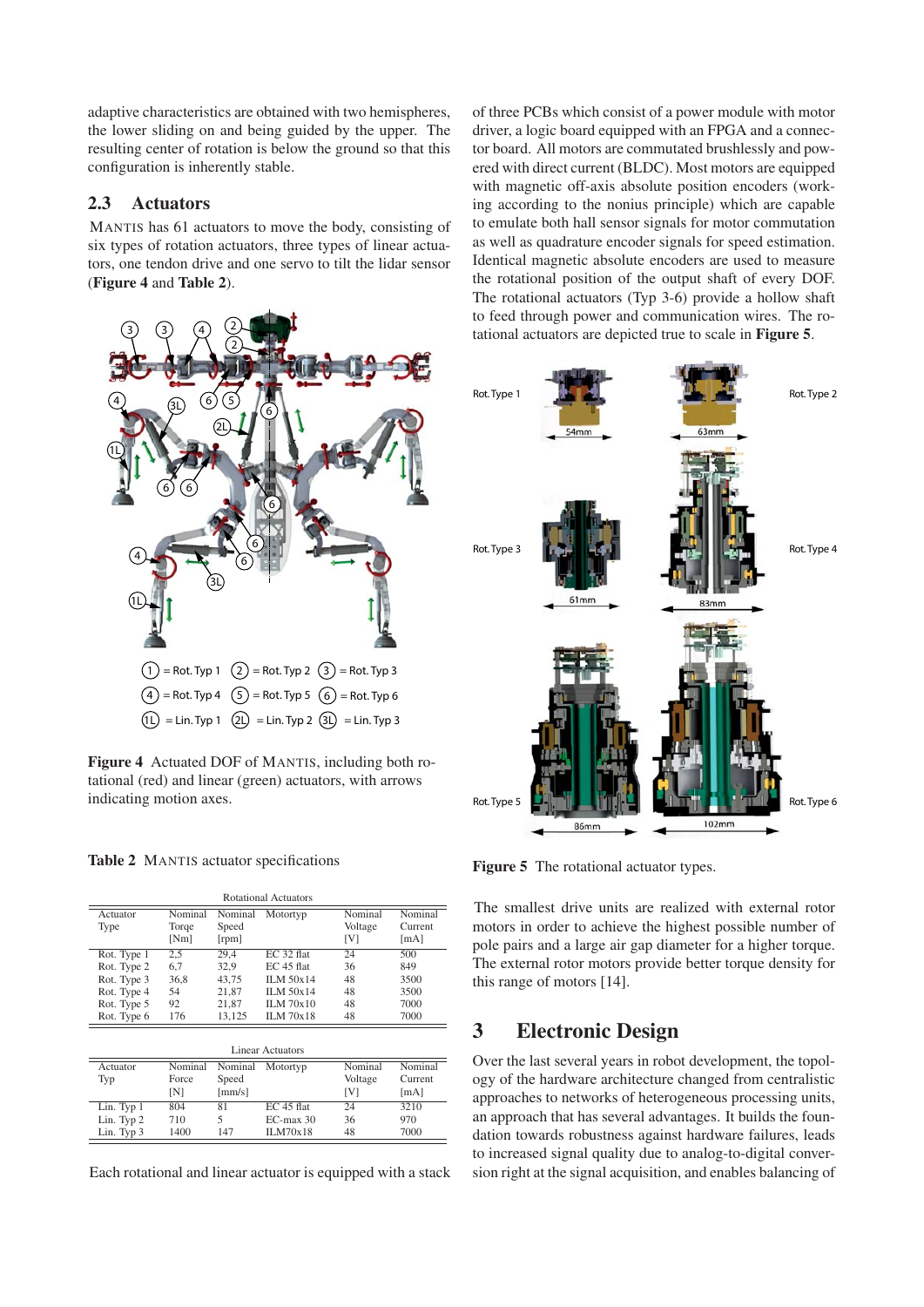processing load on the hardware via local pre-processing. Since the complexity of algorithms running on embedded hardware is increasing, the predominantly used term 'low-level processing' is often not fully applicable anymore which is why 'first-level processing' is used here for these types of electronics.

A driving aspect of shifting algorithms to controllers that are distributed across the robot are the equally distributed sensors. Generally, to support the possibility to design autonomous behavior with rising complexity and dealing with more than a limited set of tasks, sensors of different modalities are needed almost everywhere in a robot. Figure 6 gives an overview of the distribution of MANTIS' sensors. In total, 88 position encoders, 14 six-axis force-torque sensors, 2 IMUs, 2 HD cameras, 1 lidar, 122 temperature sensors, 191 current measurement sensors, and 12 tactile sensors comprising 40 sensing elements can be found in the whole system. The overall data volume generated by this system amounts to 629 megabytes per second (compare Table 3).



Figure 6 Sensor distribution within the MANTIS robot.

The designed hardware architecture that handles the processing of the sensor data and controlling of the robot is depicted in Figure 7. In total, there are 62 FPGAs, 14 microcontrollers, and one standard x86 central processing unit integrated into the system. Like for the homunculus, an artficial model of the senory or motor cortex in human beings, it can be seen that some areas of the robotic system are equipped with a higher density of processing units than others.



-High-Speed LVDS ....Low-Speed LVDS

Figure 7 Architecture of the processing units within the MANTIS robot.

#### 3.1 First-level control of BLDC signals

Most of the processing elements are placed in the system in direct neighbourhood of actuation units. Since the introduction of custom PCBs for BLDC motor control in the robots developed at the DFKI RIC [5], the motor actuation and control is realized locally. The technological advancement allowed us to move from Xilinx Spartan 3 FPGAs having roughly 17,000 logic elements to Spartan 6 modules containing 44,000 logic cells while staying roughly in the same form factor. This development supports the design approach to move as much signal processing and control as possible to first level processing units. Over the years the local processing evolved to hierarchical controllers and the implementation of advanced protocols for heterogeneous processing networks like Node-Level Data Link Communication (NDLCom) [16].

#### 3.2 First-level control of tactile sensor data

Further processing power is placed near the grippers where different modalities of contact sensing support the grasping of objects. Based on previous experiences with this technology [7], fiber-optic sensing principles were selected to form tactile sensor arrays in the palm.

The integrated sensor module can be seen in Figure 8. It consists of an upper layer where polymer-optical-fibers are placed in pairwise manner on a bended contact surface. The processing electronics at the lower layer consist of a small FPGA (Lattice MachXO2 4000) capable of extracting the tactile sensor information from a camera image that is capturing the endings of the sensing optical fibers of the sensor. The overall dimensions of the sensing module are 40 mm by 15 mm in width and length and 17 mm in height.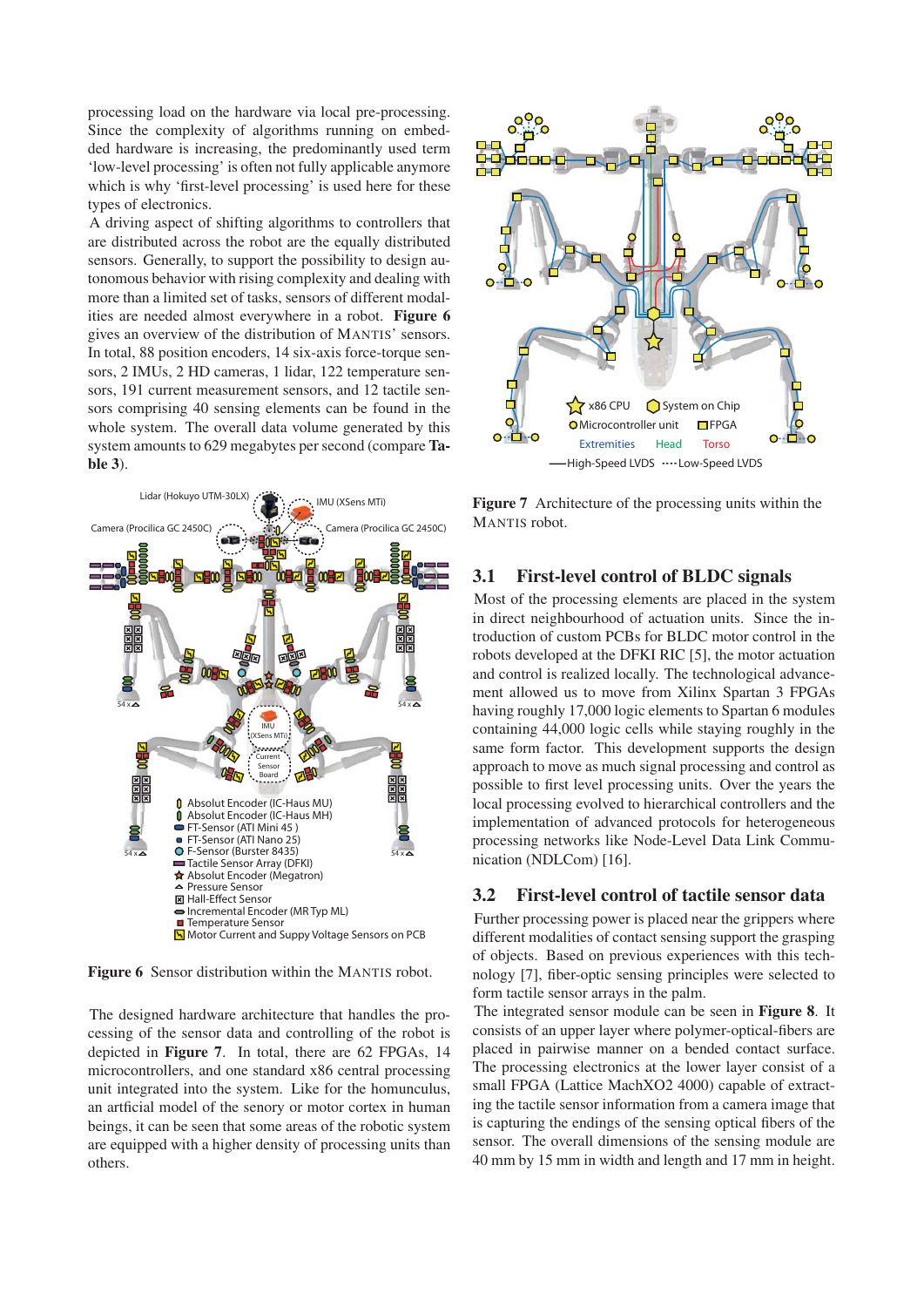Table 3 Upper boundaries for sensor data generated every second in the MANTIS robot

| Sensor        | Type                   | Freq. [Hz] | Data [Bit] | Volume [MB/s] | Num. Sensors   |
|---------------|------------------------|------------|------------|---------------|----------------|
| <b>IC-MU</b>  | Encoder                | 4000       | 12         | 0.005         | 58             |
| <b>IC MH</b>  | Encoder                | 4000       | 12         | 0.005         | 30             |
| <b>ATI FT</b> | 6 axis Force-torque    | 12         | 16         | > 0.001       | 14             |
| XSens MTi     | IMU                    | 2000       | 16         |               | $\overline{2}$ |
| GC2450C       | Camera                 | 15.1       | 160.5M     | 287           | 2              |
| Hoykuyo UTM   | Lidar                  | 40         | 26k        | 0.123         |                |
| LM75          | Temperature            | 10         | 9          | > 0.001       | 61             |
| DFKI Skin     | <b>Tactile Sensors</b> | 30         | 2.4M       |               | 12             |
| Total:        |                        |            |            |               | 180            |



Figure 8 Integrated fiber-optic sensing module

Together with the 6 DOF force-torque sensors, these sensors implement the tactile sensing capabilities of the robot. Two FPGAs in the lower arm allow local pre-processing of the data (e.g. determination of force levers) and a direct reaction to processed stimuli. Examples for this are the realization of stable grasps directly at the first level without including higher-level computation units.

Assembling the data from first-level processing and forwarding it to standard processing units is a task where embedded communication signals have to be acquired from a considerable amount of input channels. Such preprocessing requires a system capable of massive parallel data handling in combination with a serial processing unit. The Xilinx Zynq System-on-a-Chip (SoC) is a perfect candidate for this task. Massive parallel processing power is delivered by an FPGA and the embedded dual core ARM Cortex A9 core provides enough processing power to do high level computing on a Linux operating system. Choosing this embedded two-in-one solution ensures that the overall footprint of the processing unit remains small when compared to discrete solutions. The lack of commercial off-the-shelf (COTS) products containing a Xilinx Zynq which are able to satisfy all of our requirements led to an in-house development. Figure 9 shows the final result of the latter, the *ZynqBrain*. The ARM Controller permits the installation of a standard Debian Linux which has the advantage of providing all software packages from the Debian software repository. On top of that the installation of the ROCK software framework was easy compared to the installation on more exotic operating systems. The embedded FPGA is, among other things, responsible for preprocessing the data received from the limbs and controlling other hardware such as current measurement unit, emergency switch, relais board (for motor supply), and battery surveillance.



Figure 9 ZynqBrain containing the system-on-a-chip (SoC) Zynq device including a reconfigurable FPGA and a dual-core ARM A9 processor plus peripherals. A: Xilinx Zynq SoC with mounted heat sink, B: JTAG port, C: USB port, D: 2 UART ports, E: Micro SD Card Slot, F: Ethernet Connector, G: Memory (RAM), H: Inter-board connector. Not visible is the connector located on the back of the ZynqBrain which permits to connect and stack different extension boards.

### 4 Software Design

As described in the previous sections, MANTIS is a system with an extensive sensory and actuatory equipment by which the robot should gain extensive capacities to interact with and perceive its environment in different ways. To implement this abilities to its full extend, the control software has to enable the robot to identify the current situation in order to decide on and execute appropriate motions to achieve the intended objective at the best possible performance.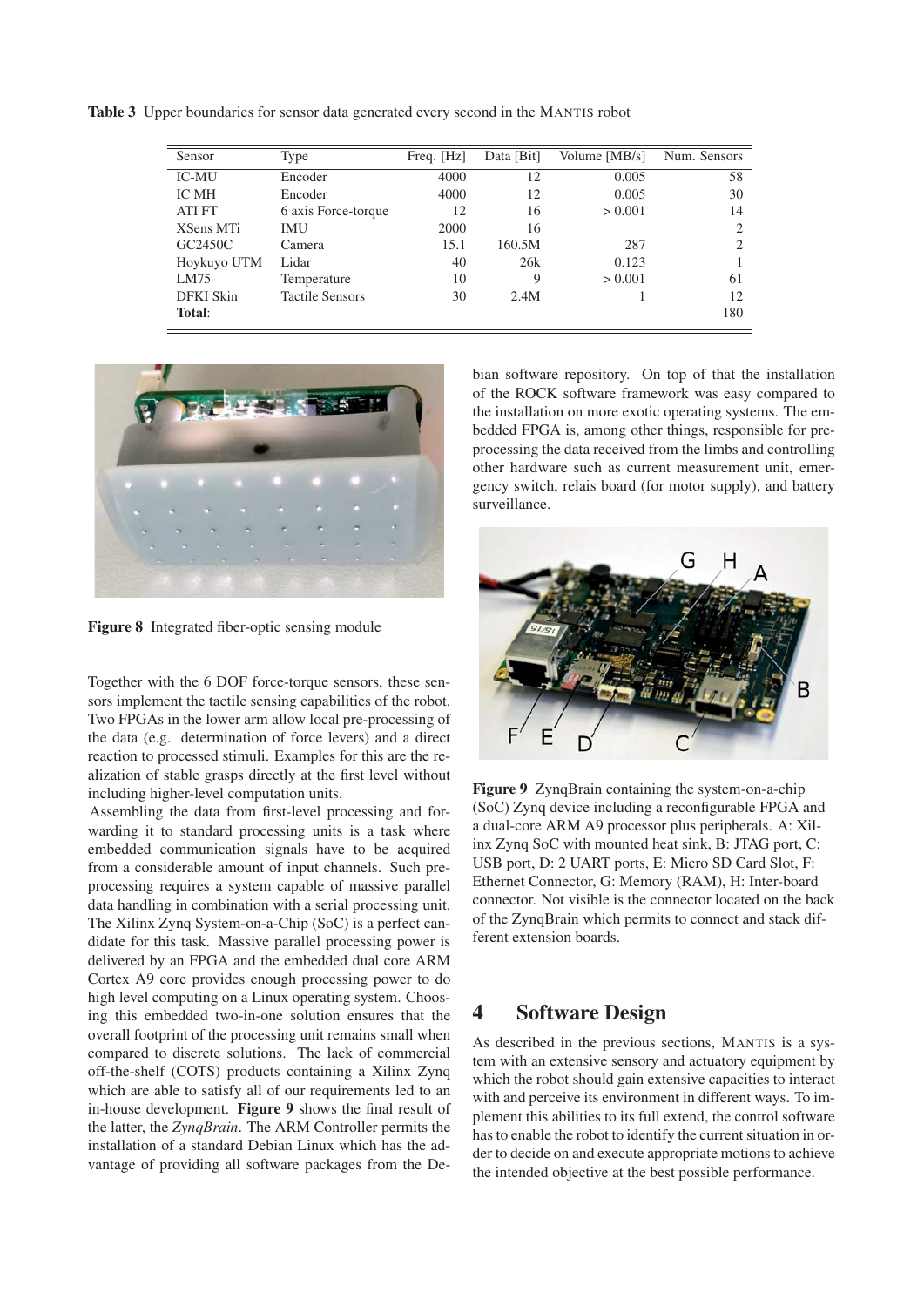#### 4.1 Locomotion

MANTIS possesses a behavior-based control architecture, combining various behaviors such as central pattern generators with postural behaviors and reflexes to generate stable locomotion. Underlying the behaviors executed on the robot are *behavior graphs* (BGs), computation networks featuring elements from neural networks as well as genetic programming, previously described by Langosz et al. ([8, 9]). The use of BGs allows the graph-based development of locomotion control algorithms while providing an interface for machine learning algorithms. These can either be used to optimize control parameters of existing graphs for specific actions or to develop entirely new control graphs or embedded subgraphs. As learning has to be conducted for a wide variety of environments and over extensive sets of repetitions, a simulation environment<sup>3</sup> is used, facilitating repeatability and providing accurate measurements of evaluation criteria such as stability, energy efficiency, or body vibration to calculate a fitness value.

#### 4.1.1 Behavior Graphs

Nodes in BGs (Figure 10) - in contrast to nodes in classic artificial neural networks (ANNs) - can have an arbitrary number of inputs and outputs and a freely definable *transfer function* to map the former to the latter. While this allows emulating ANNs and similarly defined networks made from simple nodes for use with graph-building machinelearning algorithms such as NEAT ([15]) or SABRE ([9]), it further enables manual definitions of complex computations such as inverse kinematics in a single node as well as wrapping subgraphs into single nodes and using numerically intuitive global control parameters.



Figure 10 Structure of a behavior graph such as the ones used for MANTIS (from [8]).

All of this greatly simplifies the use of machine learning algorithms to improve existing and develop entirely new graphs. For instance, parameter optimization algorithms such as CMA-ES [4] can be both used to tune manually predefined control parameters of an engineered graph and to adapt the non-intuitive parameters of an evolved graph without changing the interface between control structure and machine learning components. This becomes especially important when combining switching of behaviors with online-adaptation in the future [3].

#### 4.1.2 Behavior Library and Configuration

Human engineering as well as automated learning in simulation yields a number of graphs defining robot behaviors, necessitating mechanisms to catalog behaviors and to choose which behavior to execute for a given task in a given environment considering the observed system state. For this purpose, a *behavior library* was created for MAN-TIS, where both types of behaviors are stored after their performance was evaluated in a variety of contexts, the latter being defined as a combination of a provided task and detected environment. A *behavior configurator* (see Figure 10) then automatically chooses behaviors based on the context the robot operates in. This system is combined with an interface to a deliberative navigation layer, allowing to use knowledge from past behavior evaluations in planning processes [2]. Crucial requisites for a proper functioning of such an approach are the capabilities of the system to perform online context identification as well as performance self-evaluation using the available sensory equipment.



Figure 11 The control architecture used for MANTIS (from [2]).

#### 4.2 Manipulation

A whole body control approach is used to manipulate objects while observing constraints such as stability, thus considering all body joints to bring the hands into desired grasping poses. The contact surface of the manipulated object can be determined by the contact arrays on each finger. The huge amount of data is directly processed in the FPGA of each hand to reduce computation and communication load of the main CPU.

For good grasping poses the robot uses color and depth data from the cameras and lidar integrated in its head. This data gets fed to an ANN model that was pre-trained on labeled RGB-D images. For this pre-training of the neural network, the Cornwell data set and the data preprocessing methods from Lenz et al. [10] are used. In order to reduce the vast search space for possible grasps Bayesian Optimization is used. The thus determined grasp poses

<sup>3</sup>MARS (http://www.mars-sim.org)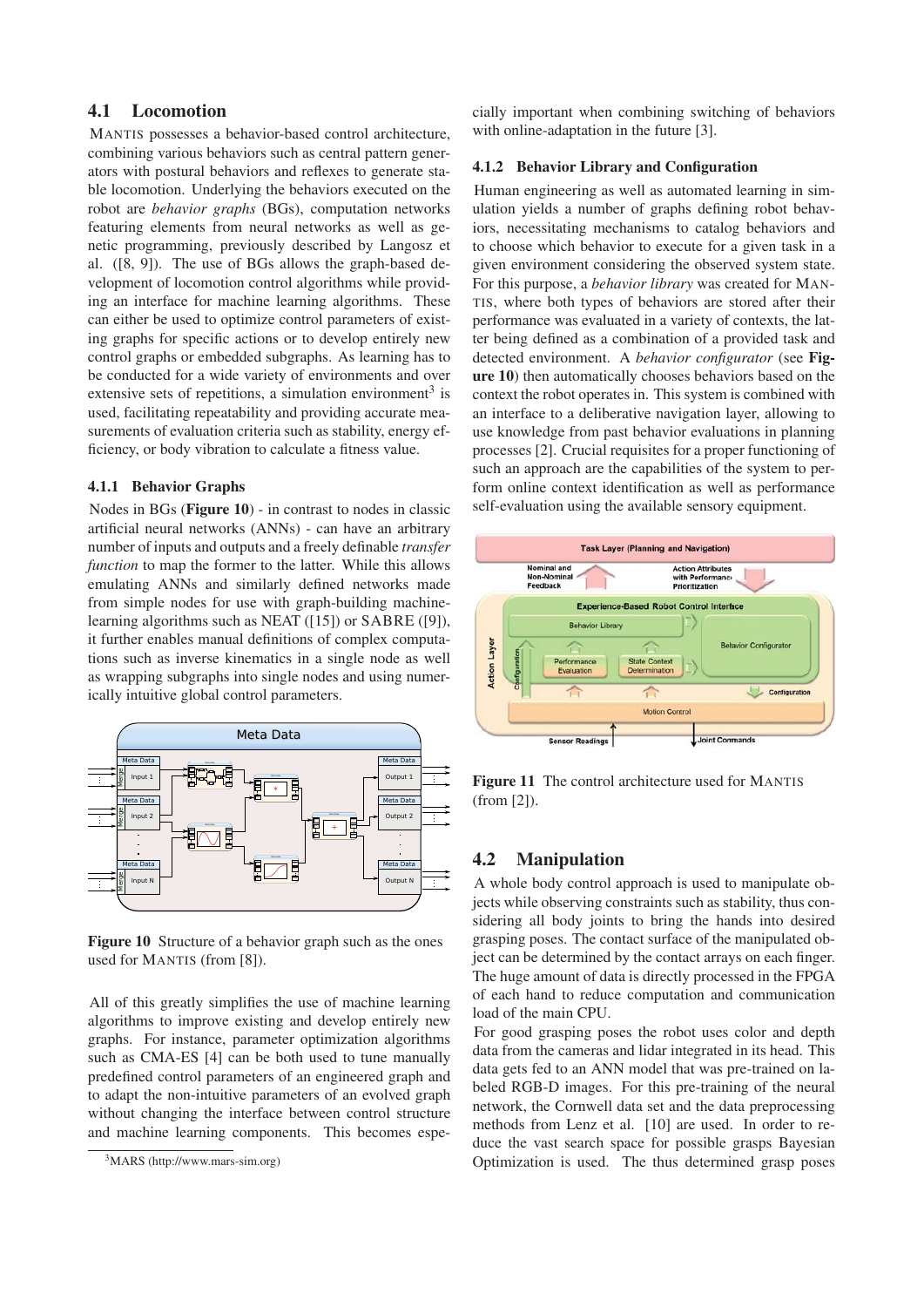are ranked using the ANN's output as a score. Before initiation of the actual closing movement of the gripper MANTIS' manipulator has to be moved towards the object. This approaching which is part of the grapsing procedure is learned using imitation learning. A human demonstrates the grasping trajectory which then gets represented by a Dynamic Movement Primitive and is transferred onto the robot using the learning platform described by Metzen et al. [12].

## 5 Reference Experiments

Given the extensive use of simulation for the development and optimization of behaviors of MANTIS, it is essential that its simulation model resembles the real system as closely as possible. This is especially important since some scenarios such as reduced gravity conditions, e.g., on the Moon can only be tested in simulation. However, when creating and revising MANTIS' simulation models along with the ongoing mechanical design, it is also important to weigh accuracy and detail against model complexity, especially for the purpose of optimizing behaviors in simulation, where computation speed is paramount. For instance, as a rigid body model is used in MANTIS' simulation, structural flexibilities can only be emulated using additional passive joints, inflating the model's complexity and thus leading to slow computation and possible instabilities.

For creating a complete model, a two-step approach is implemented. First, individual components such as motors and structural elements are modeled after data obtained from their real counterparts. For structures, this comprises obtaining values for masses and inertia from CAD, but can also include testing bending stiffness on an appropriate bending test bench. For motors, a specially designed motor test bench is used to characterize the controller reaction and power consumption across the range of speed and torque of different motor types. The results obtained from these measurements enable the use of black-box function approximation to recreate the same behavior of motors in simulation, e.g., for power consumption which is an important evaluation factor for behavior optimization. Similarly, since controllers in simulation run with a much slower frequency than in reality, determined by the iteration step duration of the simulation (often as long as 10 ms), different sets of parameters have to be found approximating the real motor behavior, which is a parameter optimization problem in itself and can be tackled with similar methods as parameter optimization of behaviors.

In a second step, the whole body behavior of the robot can be compared to the simulation model to further tune overall simulation parameters, such as contact softness and friction, both essential to correctly recreate the behavior of a walking robot. For this purpose, a walking test bench was created, comprised of a treadmill large enough for MAN-TIS with its wide stance to walk on and thus allowing to use a stationary motion tracking system to monitor the robot's movements.

Finally, it is important to note the virtual impossibility of completely closing the simulation-reality-gap due to unaccountable variance both in controlled measurements and even more so in the field, with often unpredictable influence of environmental conditions (e.g. temperature or soil humidity) and interaction (e.g. sinking or slipping on the surface).

## 6 Conclusion and Outlook

The development of robotic systems with numerous DOF as well as high sensor data quality and quantity leads to an ever-increasing amount of data that needs to be transformed into useful information for high-level decision making. With the ongoing effort to acquire sensory information with higher spatial density, higher resolution or different modalities, this trend will only continue in future robotics development. Handling the bottleneck of processing power by dynamically distributing tasks among the processing hardware [13] or applying concepts from disciplines like Big Data and high performance computing will become increasingly necessary to effectively handle the growing amount of data and processing nodes in future robots.

Similar considerations apply to the behavior-based locomotion control approach utilizing a behavior-library to store optimized behaviors and gained experiences represented as corresponding performance evaluations in certain contexts. Here, the number of behaviors and evaluations is currently still relatively small, keeping the library as well as the selection process manageable in terms of memory usage and computing time. It is desirable, though, for the robot to evaluate the performance of its behavior online and thus to continuously improve its behavior library in a life-long learning approach. This includes the exploration of novel behaviors in unknown contexts through interaction with the environment as well as the alteration of past evaluations according to a worsening performance resulting from wear out of the system. Consequently, strategies to keep the library manageable yet capable of storing as much of the gained experiences as possible, while including the possibility to diminish previous evaluations and to remember bad experiences, are required.

In future walking experiments reference data will be acquired and subsequently used for further optimization of the overall simulation model. This will allow to develop behaviors for walking and other tasks purely in simulation that can be transferred on the real robot with minimal adaptation effort. Another advantage is that the simulation can be used to generate, evaluate, and optimize locomotion behaviors for other gravity conditions such as on the lunar surface to set up an suitable initial behavior library for a real extraterrestrial mission.